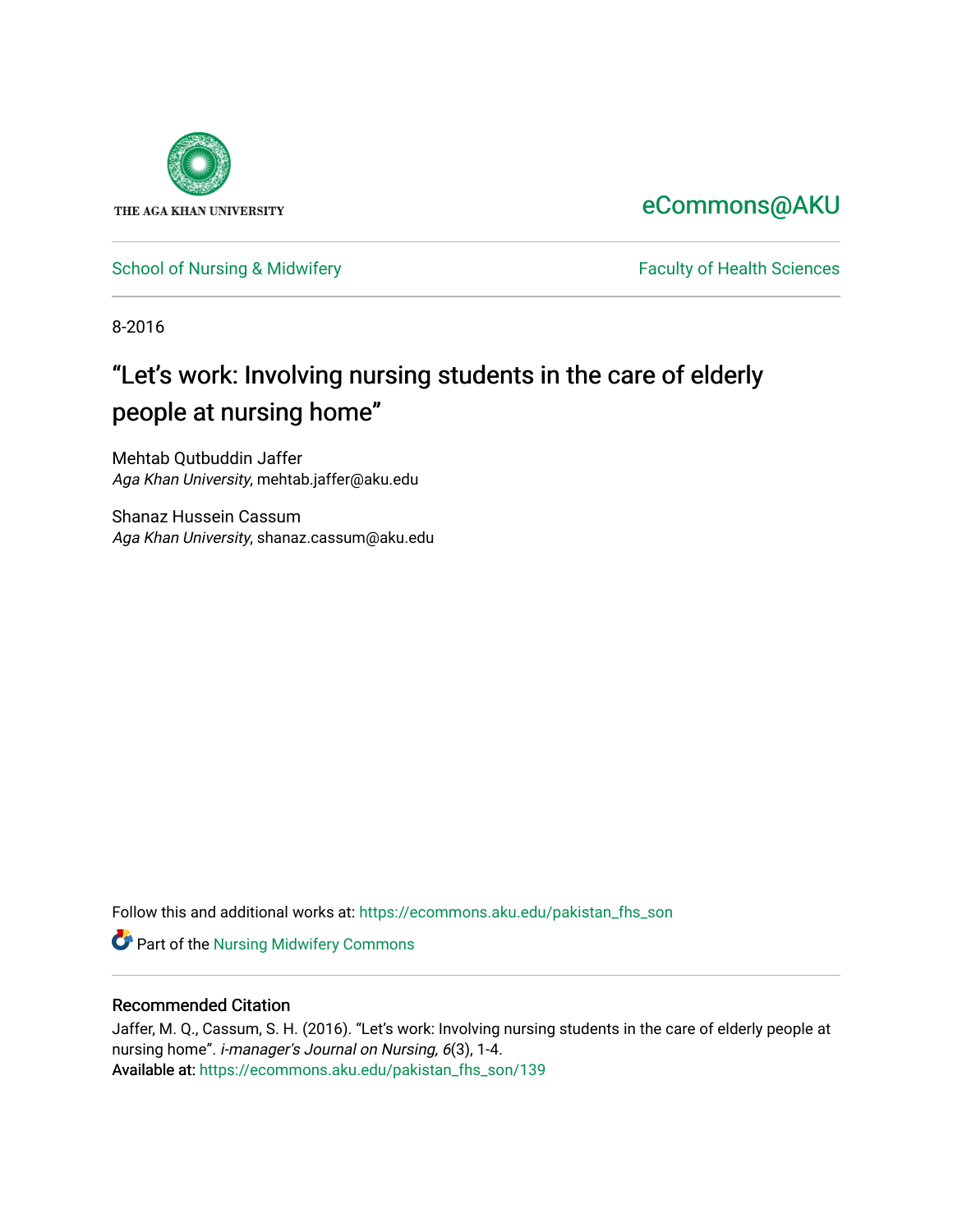# ARTICLE

## "LET'S WORK: INVOLVING NURSING STUDENTS IN THE CARE OF ELDERLY PEOPLE AT NURSING HOME"

## By

MEHTAB QUTBUDDIN JAFFER \*

#### SHANAZ CASSUM \*\*

*\* Instructor, Aga Khan University School of Nursing and Midwifery. \*\* Assistant Professor, Aga Khan University School of Nursing and Midwifery.*

#### *ABSTRACT*

*Working in nursing homes is the most challenging task for a nursing staff, but at the same time it can be a spirit jarring experience for young nursing students. From the perspective of nursing students, often students find it difficult to deal with elderly people living in the nursing home. They feel stressed, depressed, and insecure when asked to communicate with elderly people. At the Aga Khan University School of Nursing and Midwifery (AKU-SONAM), baccalaureate nursing students chose an elective course on care of elderly clients, where theory is offered in a blended form and clinical experience is provided by visiting senior old aged home. In this article, the students have two weeks to work with elderly clients, where they plan some interventions based on their assessment, to improve communication with the elderly, to increase their involvement and to advance their health behaviors.*

*Keywords: Care of Elderly client, Clinical Project, Nursing students.*

### **INTRODUCTION**

In the last few decades, it has been observed that people who are older than 60 years have increased in the population (World population aging, 2013). The increase in their age initiates numerous physical, psychological, and social problems in their daily lives. The biggest problem faced by the people of this age group includes psychological changes, as many people experience isolation and loneliness. Some of them live with their siblings, however, many of them stay alone or are sent to nursing homes by their family members and children to live for the rest of their lives; as a result they lose ties with their immediate family members. The literature suggested that psychological factors in elderly people greatly influence an individual's health. Loneliness, boredom, depression, social isolation, ignorance and rejection of individuals in the society are commonest psychological issues among elderly people living in nursing homes (Singh & Misra, 2009). This paper will highlight about the Aga Khan University nursing students project in a course titled "Care of Elderly" at two nursing homes situated in Karachi, Pakistan. During this course, student objectives were to identify elderly clients problems affecting their physical, psychological, emotional,

and spiritual health, initiate a plan of action, conduct health interviews to explore their feelings and concerns and perform health teaching and promotion measures.

Working in nursing homes is the most challenging task for a nursing staff, but at the same time it can be a spirit jarring experience for young nursing students. From the perspective of nursing students, often students find it difficult to deal with the elderly people living in a nursing home. They feel stressed, depressed, and insecure when asked to communicate with elderly people. At the Aga Khan University School of Nursing and Midwifery (AKU-SONAM), baccalaureate nursing students chose an elective course of care on the elderly client where theory is offered in a blended form and clinical experience is provided by visiting senior old aged home.

The objective of the project was to provide opportunity for the nursing students to initiate therapeutic communication, and assessment skills with the older clients, to plan nursing interventions based on their assessment, and to involve them in improving their health behaviors. The students had two weeks to work with elderly clients as well as the management staff of the old age home. When these nursing students were exposed to nursing homes, there was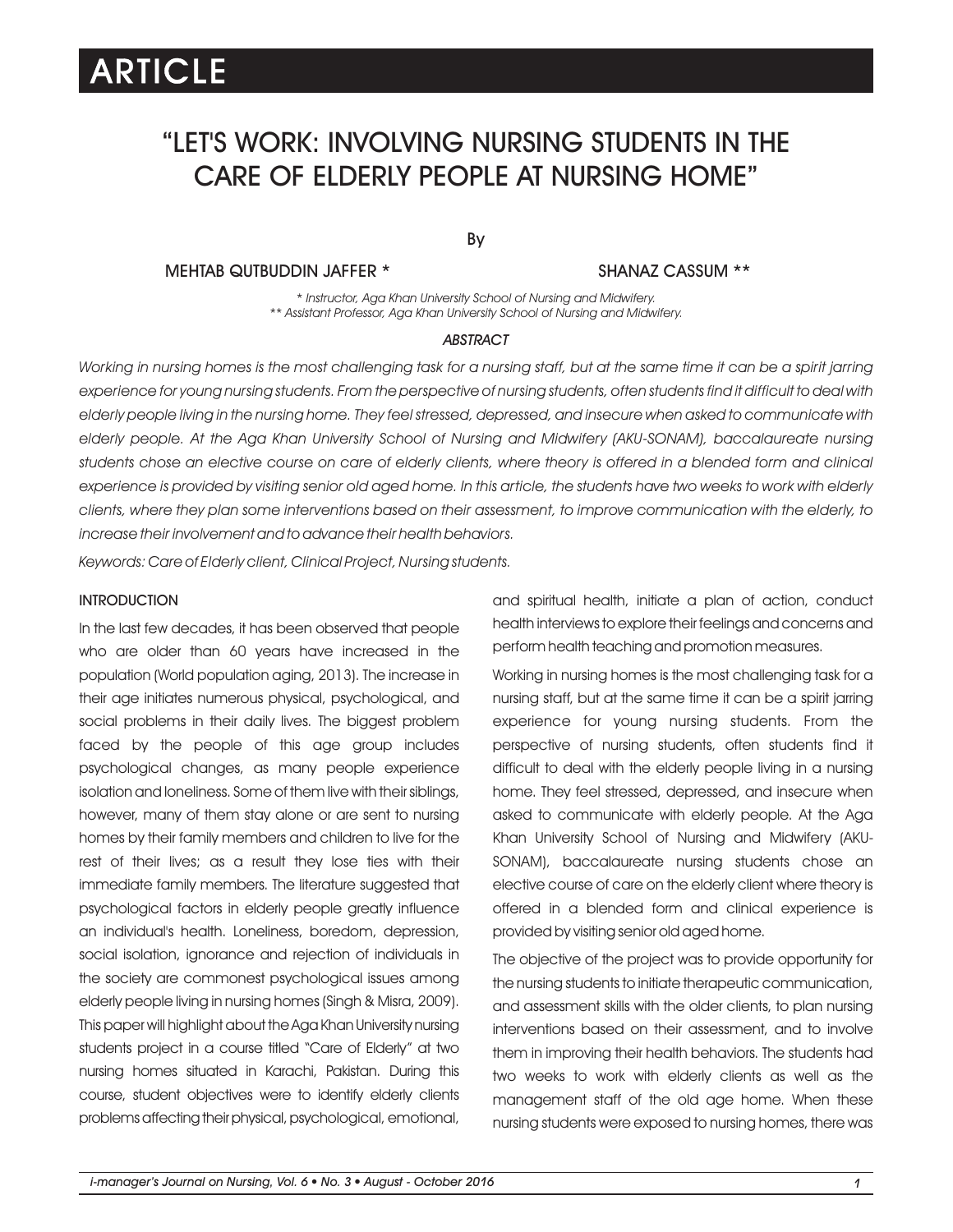## **ARTICLE**

an element of anxiety and reservation of what nursing care measures can be done for elderly clients in these settings, who seem fragile, depressed and lonely.

At the beginning of the clinical rotation, students' were asked to share their view and perceptions about elderly people. Then, they were helped to understand what their myths and realities are. As their first experience, they were expected to explore brief history and to perform a physical examination of an elderly client. Prior to clinical, preconference was held in which the basic geriatric assessment, special communication challenges, and various examination modalities were discussed. During this clinical rotation, students built rapport with elderly clients, and identified health concerns and needs on various physical problems. It includes vision and hearing problems, hypertension, diabetes, skin problems and wounds. With the help of facilitators, psychological problems like social isolation, loneliness, substance abuse, sleeplessness, fear, anxiety, and depression were also identified as the commonest problems amongst elderly clients. Given below are some examples of the work done by these nursing students as part of their project work in this course, which benefitted elderly clients and enriched these students learning experiences.

#### Therapeutic Communication

Firstly, to understand elderly client, communication is an important tool that nursing students must cultivate in themselves to develop a therapeutic relationship with clients. Communicating with older people requires special training as elderly people need special support, trust development, and interpersonal environment in which they can address their personal concerns. Literature shows that there is an ineffective or lack of communication between nursing home residents as well as resident staff to extent of 10.7%, owing to lack of time or importance of communication skills (Sprangers, Dijkstra, & Luijten, 2015). This results in reduced self-confidence among the residents of nursing homes, which lead to further mental and psychosocial distress in the lives of elderly people. During the clinical rotation, nursing students initiate ways to communicate with each other. Not only this, they also build a communication channel between the residents

themselves and among the staff. Reminiscence therapy was done to build trust, relationship and enable clients to open up and share their personal stories of living in an old aged home.

#### Daily Aerobic and Relaxation Exercises

Secondly, engaging daily routine helps individuals gain stability, remain stress free, prevent memory loss, and stay connected (Palmer, 2012). The activity theory suggests that to age successfully, one must productively engage in a full day of activity to improve their self-concept (Diggs, 2008). Activities to involve the elderly could increase their participation as well as promote social interaction and minimize loneliness and isolation. Lack of time, ill health, access and inconvenience in the environment, lack of knowledge or motivation are some of the barriers that limit the elderly client to engage in activities (Costello et al., 2011). For this reason, students developed an activity schedule and motivated elderly clients to engage in activities such as muscle relaxation exercise, aerobics, and other range of motion that they found enjoyable (Figure 1).

## Safe and Clean Environment

Falls are the leading cause of death among the people aged 65 and older in the US, constituting 55% of all the cases. A study reported in 2012-2013 mentioned that the fall rate among people aged 85 and over was 4 times higher than among less than 84 years of age (CDC, 2015). Fall results in increasing injury, decreased activity, loss of mobility, increased dependence on other and importantly psychological distress. In nursing homes, students identified some places; where chances of fall were high. In order to prevent elderly from a fall, certain strategies were



Figure 1. Clients performing aerobics exercises with students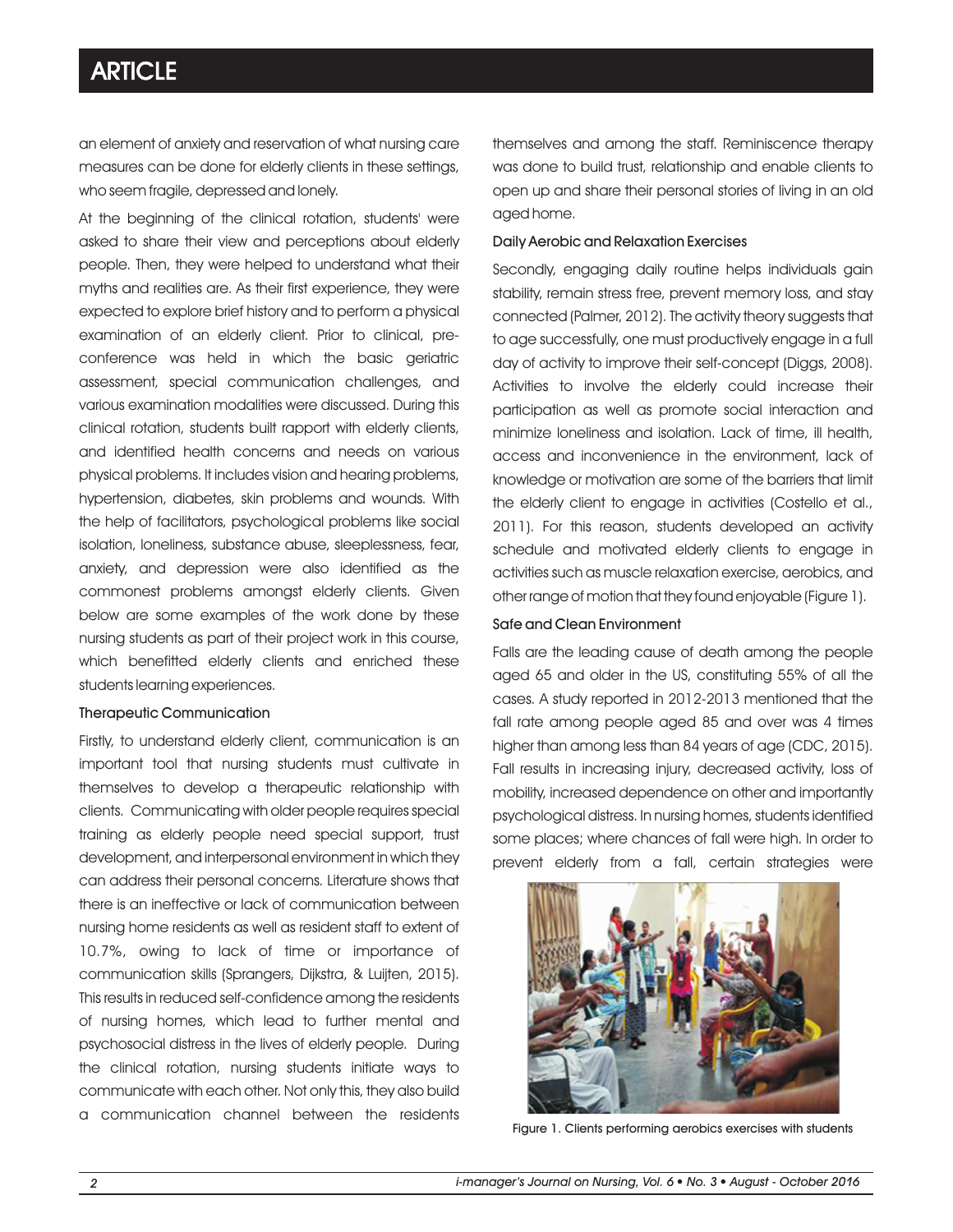## **ARTICLE**

implemented; such as sticking printed posters of fall prevention at all high risk areas, including outside washroom, near elevators, near the stairs, kitchen side, and on slippery surfaces (Figure 2). The posters will remind them to take extra care when moving from one place to another to prevent falling.

#### Cleaning & Beautification of Home Environment

Approximately 2.4 billion people live in extremely unhygienic environment, exposing them to increased risk of infections and other diseases (Sam-Mbomah & Nyamawa, 2011). Elderly people have weak immune systems and thus they are more prone to infections, and they need to live under a proper hygienic environment, in order to lead a fit and healthy life. The old age home has limited staff and funds, and there was lack of environmental hygiene. Nursing students found dusty floors, walls, stairs and furniture, and cobwebs on fans that made them feel uncomfortable and suffocated. There was a lack of ventilation and staunch odor of cigarette smoke in certain rooms. Students wanted the residents to be aware of the poor environmental conditions in their home and rooms and once they were able to convince the residents, they assisted them to clean their rooms, especially fans and wall, give out extra things from their belongings and unclutter their rooms. Students assisted the residents in dusting and cleaning the senior home and beautified with decoration such as ribbon and paper paintings (Figure 3 and  $4$ ).

### Stress Reduction and Diversional Techniques

Most of the time, it was identified that elderly people remain isolated, and nobody was there to sit and talk with them. Moreover, they don't communicate with other



Figure 2. Use of Printed posters for fall prevention



Figure 3. Students assisting clients in cleanliness drive in old age home



Figure 4. Students helping clients in beautification of environment & gardening in old age home

elderly people residing at nursing home. Students decided to engage elders in the group and play therapy, which helped them to release their stress and start communicating with others. As a result, they can reduce their isolation. Some distraction strategies initiated were making friendship bands for their colleagues, developing name tags for their rooms, designing paper made flowers, engaging in indoor board games and sports, preparing homemade sweets and pen holders. By this activity, they interacted with each other, and felt



Figure 5. Elderly clients engaged in making wrist bands, playing indoor games, and making sweets